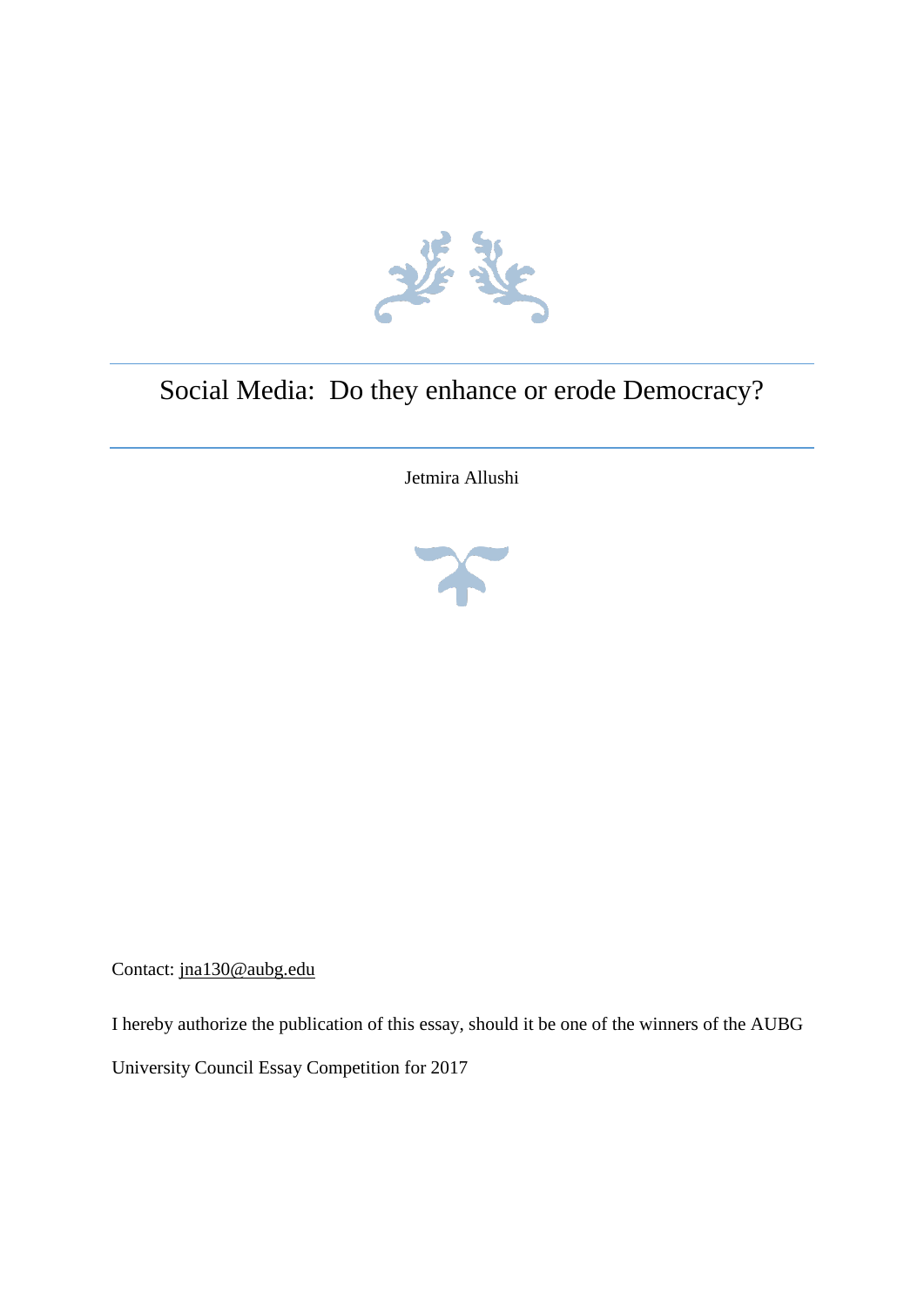2016 was the year during which historic and unexpected political events caused upset and shock across the world*.* It was the year in which the United Kingdom held a referendum asking citizen whether they wanted to exit the European Union; the answer, against arguments, economic warnings, and the pleas of experts, was a narrow yes. The United States presidential elections ended with Donald J. Trump, the once unlikely Republican Party candidate and reality television star, winning the elections and emerging as the leader of the free world, again, against arguments and pleas from experts, economists, political scientists, and the vocal concerns of several minority groups. The global audience observed and reacted in shock the morning after each of the vote counts came in for these historic political outcomes, but the will of the people had spoken. The surprise was echoed by many that "we had no idea there were so many people that supported Brexit" and "we had no idea that so many people supported Trump!", and of course it was surprising to many because of the overwhelming analyses, arguments, counter arguments in mainstream media, which leaned towards how both Brexit and Trump were terrible options. The reality realised from both political events was that there was a large division amongst the electorate. Fault lines were drawn between conservatives, ultra conservatives, liberals, and the working class, each with their own concerns and priorities. Whether it was the nationalist mantras for the "building of a great wall" or the false promises to "put wasted European Union money into the National Healthcare System", conflicting arguments and analysis were strong amongst the core of each group of voters, and often dismissed by those with opposing views.

Nevertheless, the people had spoken. Etymologically, the word democracy is a combination of the Greek words *demos* – people; and *kratos* – rule, while the common definition for it is "a government by the people, especially rule of majority; a government in which the supreme power is vested in the people and exercised by them directly or indirectly through a system of representation usually involving periodically held free elections".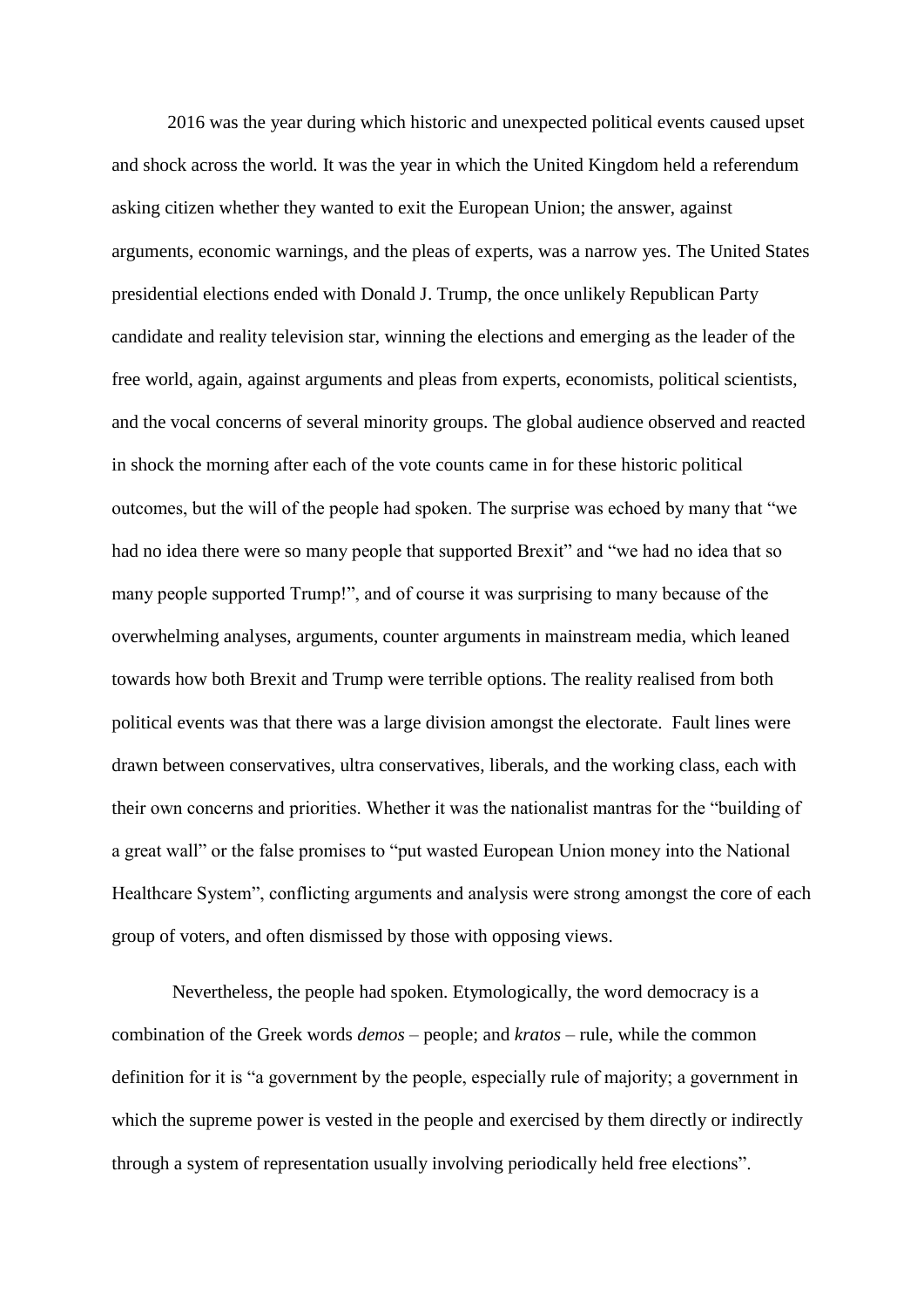Evidently, the concept of democracy being the afore defined is quite new: up until the seventeenth century, democracy was broadly associated with the idea of citizen gatherings to engage in public debate. Being informed and aware was a prerequisite for this form of democracy, which practically translated into inclusion of only people that had the resources to be informed and actively engage into discourse – elites. Leading into the beginning of the nineteenth century, as author Norberto Bobbio writes in his book "Democracy and Dictatorship", the idea of democracy shifted to mean the right of the people to participate in the determination of the collective will through elected representatives. This shift in the understanding of democracy triggered the form of democracy we are used to today: representative democracy. The basic civil requirements of democracy can be summarised by the following quote of David Beetham:

"Without the guaranteed right of all citizens to meet collectively, to have access to information, to seek to persuade others, as well as to vote, democracy is meaningless. Democratic rights, in other words, are those individual rights which are necessary to secure popular control over the process of collective decision-making on an ongoing basis."

History and more recent events have shown how powerful media can be in the democratic process. It is considered the fourth pillar of democracy, alongside the legislative, the executive, and the judiciary. The media has the power to shape public understanding, frame agendas, and most importantly, hold the other three pillars accountable for their actions and decisions, by bringing public awareness and ultimately public pushback on representatives and institutions. This is applicable to both traditional and social media*.*  However, traditional media has not always been the unbiased and independent voice of power that it should be. As post-totalitarian societies know all too well, state media can become a biased and powerful propaganda mouthpiece, and whilst this problem isn't limited to state media alone – it is echoed if propaganda is the only media allowed inside a totalitarian state. Privately owned media does not escape its own set of problems when measured against the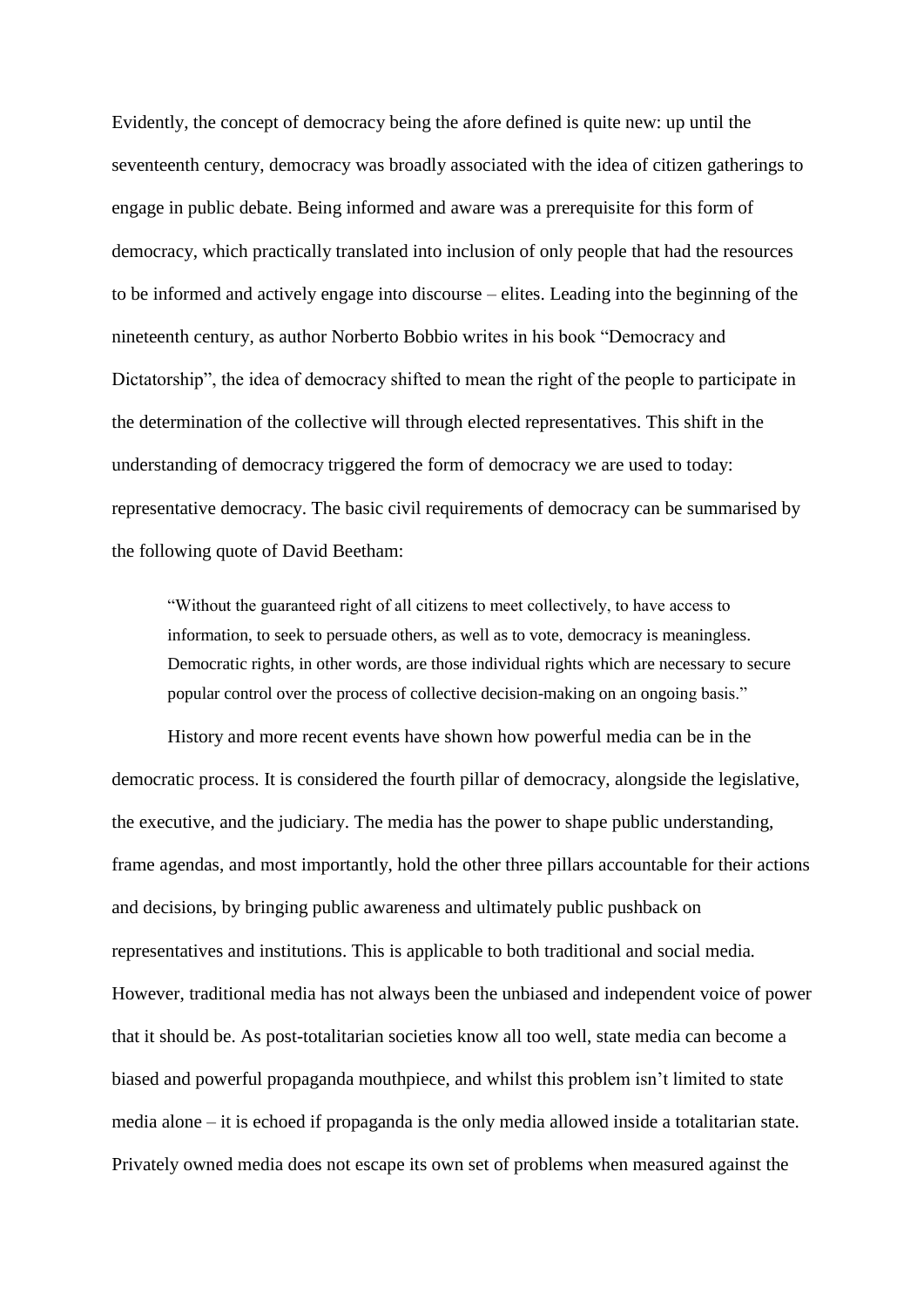concept of a free and independent press. Private interests of the owners and stakeholders of media companies and outlets can interfere with the ethics and mission of media, which can result in biased reporting to further particular agendas and to lead certain narratives. Moreover, the top-down approach of traditional media, where information is first shared with established media organisations who hold the power of relaying this information, is problematic, since it creates a monopoly in the reporting of information, and hinders diversity of opinion.

Social media seems to be able to efficiently tackle some of the problems prevalent in traditional media. First, social media provides a communication platform that enables each of its users to be reporters and journalists. The proliferation and affordability of modern internet-enabled mobile and recording devices now give the majority in society the ability to document events around them, and share reports on their social media profiles, along with their thoughts. Ideally and initially, everyone has equal access to platforms where they can publish their own commentary on events they witness, share with thoughts and opinions regarding a spectrum of local and international socio-economic-political issues. Connected social media users through a network of friends, followers and subscribers can access this global unfiltered and unedited commentary in real time. The wide reach of the internet and social media has the potential to make the original concept of democracy – citizen gathering together and engaging in public debate – a practical option, not only on a local "town hall" meeting level, where the discussion is then relayed to the representative, but at a much larger, even global scale, although that does not translate into individuals being able to directly represent themselves institutionally.

Social media also facilitates assembly. Citizen are no longer bound by physical and geographical factors if they want to assemble. Facebook groups, with memberships from as little as several thousand up to millions from across the world, facilitate discussions about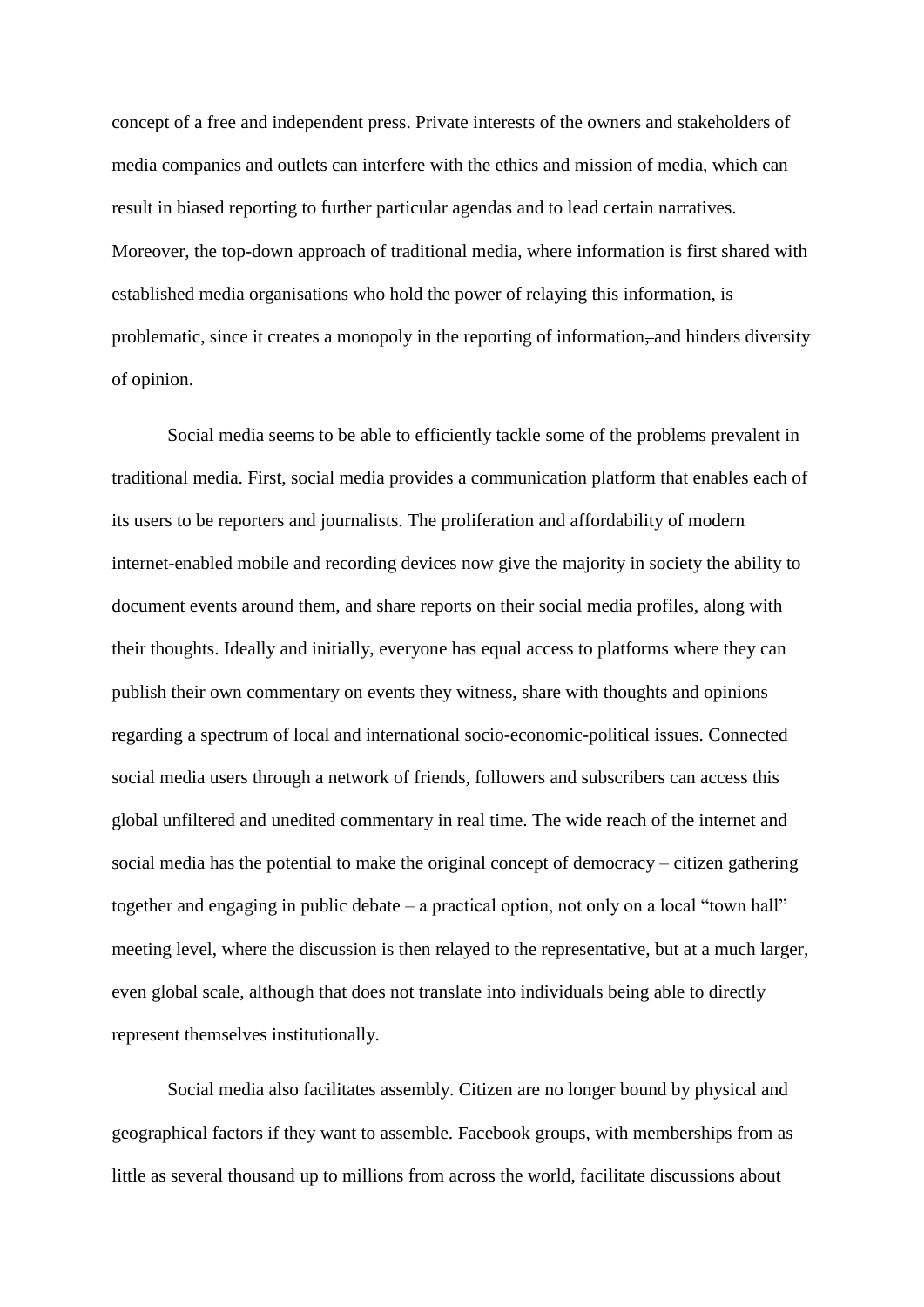topical and trending issues. Protests are shared as events on social media, where people can learn about the cause and confirm their attendance in the same way they would RSVP to a social gathering. Petitions are started online and shared to gather electronic signatures from all over the world, to the extent where entire websites are dedicated to online activism, such as avaaz.org.

How does the advent and use of social media translate into actual political change? One recent example was the Arab Spring, dubbed as "the facebook revolution" or "the twitter revolution". Social media was crucial in bringing core activists of this movement together, and was used as a platform to engage in free discussions. Research from the PEW Center showed that social media was not a cause of the social uprising itself, but it was utilized to show people what was happening on the ground during the uprising and to spread information and details of the uprising beyond the region to an international audience, acting as an amplifier of news.

Social media in instances like these become a powerful enabler of pushing for change and challenging the status quo. However, this potential relies upon the availability of technology, access to internet and engagement with social media platforms within a population. Trends show that those who have such assess are mostly young, college educated people – this indicates that social media users are not entirely representative of the wider population. The degree of internet usage varies widely across countries. Over 90 percent of the population in the United Kingdom has access to internet, whereas Eritrea has a little over 1 percent of the population being able to access the internet. This leads to question whether social media (and its reliance upon internet availability) can truly enhance democracy in countries where internet users are amongst the smallest percentage of the population, or where engagement is limited to narrow demographics. Furthermore, an individual's consumption of commentary from their social media network and peers can lead to a false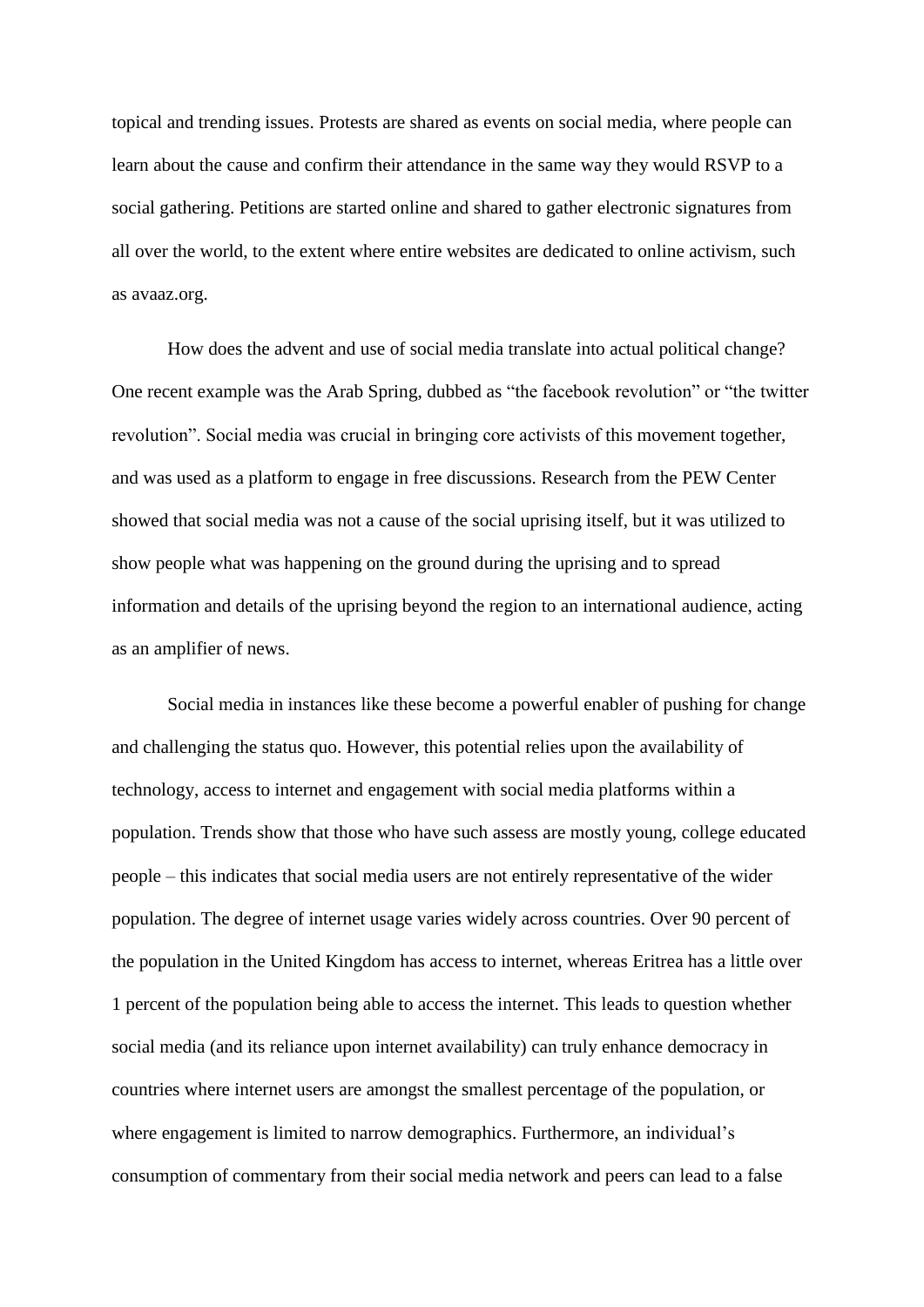perception that it is a consensus representative of the overall population, which may not be the case.

Another example that shows positive use of social media is when citizen use it to raise awareness on issues like respect for the rule of law and treatment of citizen by authorities. In Albania, popular (as measured by number of likes) Facebook pages receive messages in their private inbox from citizen sharing stories, pictures, and videos. These citizen reports range from physical and verbal abuse of children in schools, to arbitrary taxation of small businesses by local authorities. These stories get shared by the pages and reach an audience of hundreds of thousands of people, and have led to formal complaints and protests, court cases, and boycotts of certain products and services. Albania is a country that does not score well when it comes to freedom of press, and social media is the last unregulated space for sharing information that traditional media will not or cannot share.

The use of social media has shown that it does make it easier for common interest groups to organize. They give voice and power to different minority groups, and can spark movements as large as "Black Lives Matter", or the "Women's March" wave of protests, which began in the United States and spread throughout the world following the inauguration of President Donald J. Trump. The amount of information available and the diversity of this information is soaring at an all-time high.

So far this essay has treated information being shared on social media as usergenerated content. This is incorrect and does not represent the entirety of information circulating on social media. With the rise of internet use and access, traditional journalism had to adapt and provide online access to their content. In addition, media outlets that operate solely online flourished. Some of the biggest medias in the world are now Buzzfeed or Politico, neither of which operate offline. There are hundreds of thousands of online news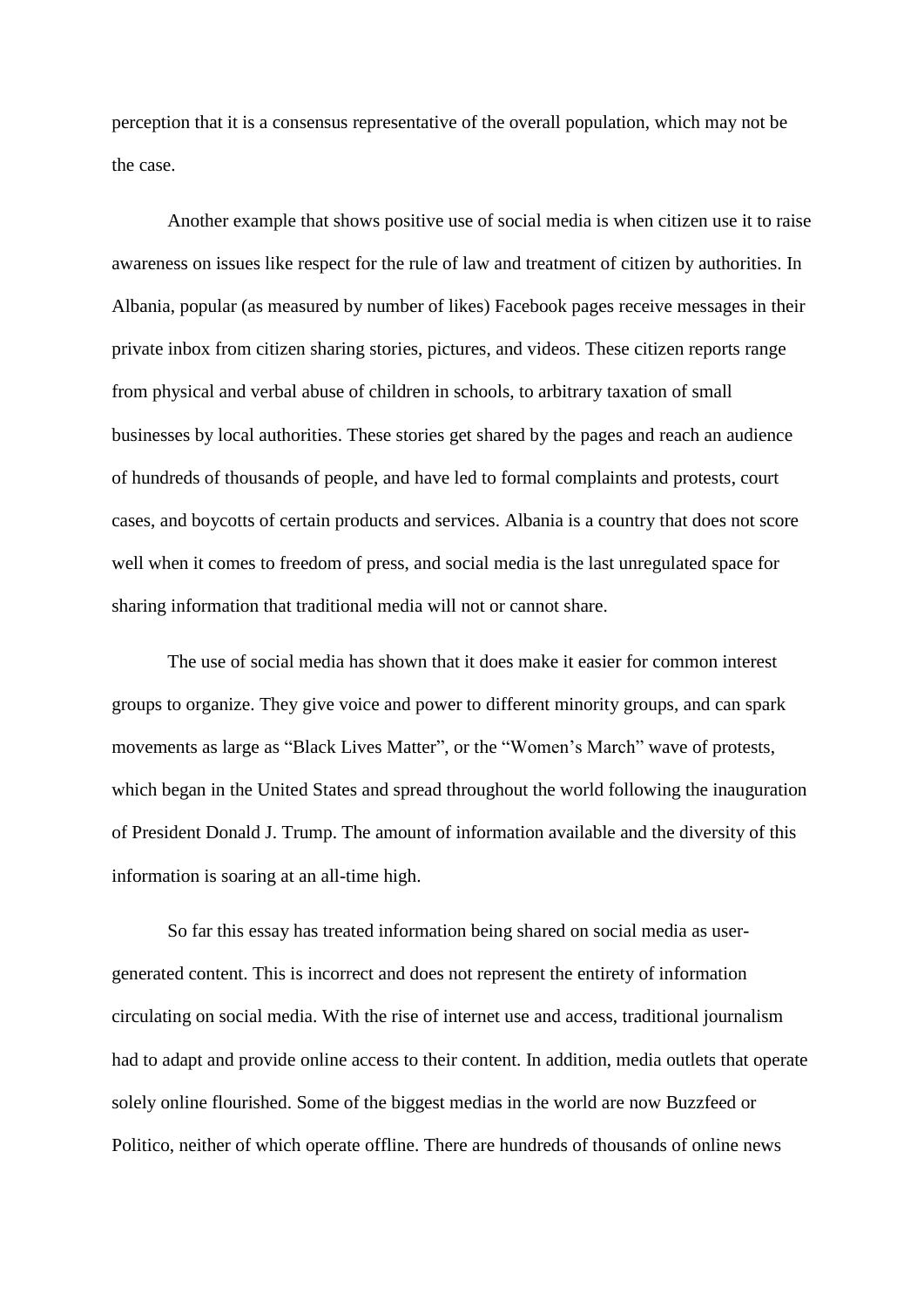outlets which are all aggressively competing for clicks and hits on their websites. The business model of media has changed, and to potentially detrimental results.

Online business has become the new gold rush. When the internet was created, users preferred to get online products and services for free, and websites made money by showing ads on their pages. This was passed on to social media, where users willingly input information such as age, gender, political stance, family, preferences, and so on. This information is then sold to advertising companies, which can target with incredible accuracy individuals, and advertise them exact products that they want. This is not news to anyone that has ever wondered "how is it that I get to use facebook for free", but the extent of how much personal data is being stored, and what is being used for, is unknown. Up to the point that these algorithms were being used to advertise products and services did not seem problematic, but the trouble began with news and information being marketed to users the same way a product or a service was.

Hundreds of articles, reports, think pieces are published online by the minute, in different languages, targeting different demographics. Not only is there an overload of information, this information is also difficult to fact-check and verify. The internet has eliminated confines of time and space, and at this point the "winner" is not whoever has the most accurate and well-reported information, is who reports the fastest. If in the pre-internet era, information came into the newsroom, was fact-checked, and published the next morning, now reports need to get to the audience within minutes of the occurrence of events. In the business model of profit per clicks, readership is aggressively sought out on social media, and the more a post is shared, liked, and commented on, the more it will appear on newsfeeds. And once a user engages (in the form of likes, comments, shares) and clicks on a news article, the more of the same type of article they are exposed to. The perpetuation of this information bubble "popped" after the US presidential elections. It was only then that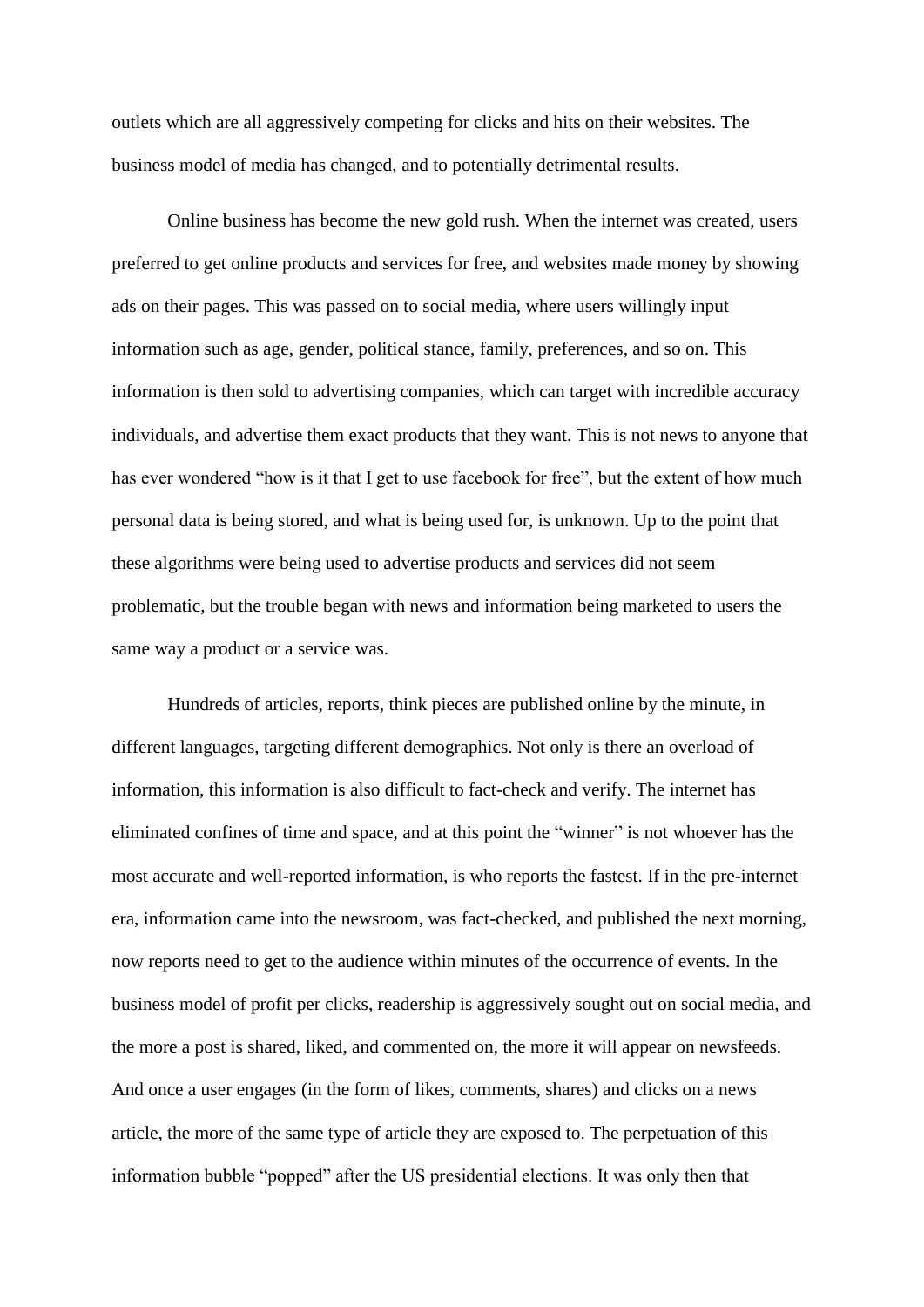analysts turned to social media as one of the places to try and find explanations for what had seemed as the unlikely outcome.

What happened was that elements of human behaviour were amplified by social media. First off, people like to hear, read, see, and perceive things that align with what they already believe and think. This is called confirmation bias, and it was amplified by a social media algorithm that is designed to show the user more of what they have already been exposed to, in other words, to create an "echo chamber". A good visual on how deep this information polarization is shown in the Wall Street Journal project "Red Feed, Blue Feed". As explained on the web page, if a source appears in the red feed, a majority of the articles shared from the source were classified as "very conservatively aligned". For the blue feed, a majority of each source's articles aligned "very liberal." To add to this information bubble, distorted news and actual fake news found their way into users' social media feeds, and since this fake news serve to confirm existing bias, people were a lot less likely to fact-check and verify. Opposite views almost never made their way into someone's information bubble, and even if it did, cognitive dissonance came into play, manifesting in extreme discomfort when one is faced with evidence that changes a well-grounded belief. Even if one saw opposing views, they would simply ignore them. Different groups over-estimated consensus, and wrongly assumed that people on opposing camps were online trolls and teenagers.

On the topic of online trolls and people who create sub-groups on lesser-known social media platforms, those are perfect breeding ground for online recruitment of terrorists and extremists. Several analyses on the Islamic State online media recruitment tactics give chilling insights on techniques used, and the success they yield. An unregulated internet allows anyone, of various interests and agendas, to reach out to individuals and indoctrinate them, using decentralized media operations and flooding feeds with news from various sources, making even fact-checking insufficient. On the other end of the web, 4chan users